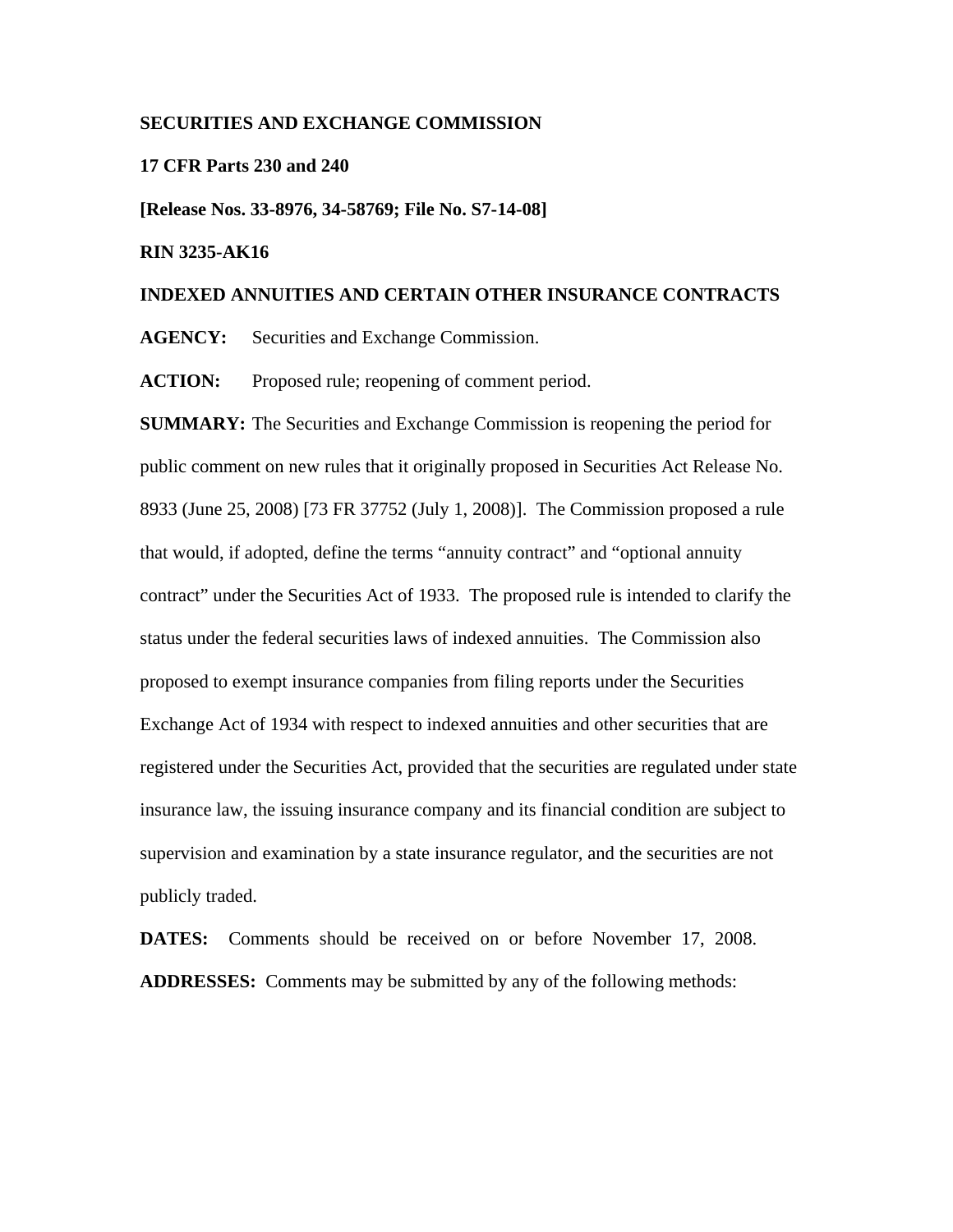### Electronic comments:

- Use the Commission's Internet comment form (http://www.sec.gov/rules/proposed.shtml);
- Send an e-mail to rule-comments@sec.gov. Please include File No. S7-14-08 on the subject line; or
- Use the Federal eRulemaking Portal (http://www.regulations.gov). Follow the instructions for submitting comments.

## Paper comments:

• Send paper comments in triplicate to Florence E. Harmon, Acting Secretary, Securities and Exchange Commission, 100 F Street, NE, Washington, DC 20549- 1090.

All submissions should refer to File No. S7-14-08. This file number should be included on the subject line if e-mail is used. To help us process and review your comments more efficiently, please use only one method. The Commission will post all comments on the Commission's Internet Web site (http://www.sec.gov). Comments are also available for public inspection and copying in the Commission's Public Reference Room, 100 F Street, NE, Washington, DC 20549, on official business days between the hours of 10:00 a.m. and 3:00 p.m. All comments received will be posted without change; we do not edit personal identifying information from submissions. You should submit only information that you wish to make available publicly.

**FOR FURTHER INFORMATION CONTACT:** Keith E. Carpenter, Senior Special Counsel, Office of Disclosure and Insurance Product Regulation, Division of Investment

2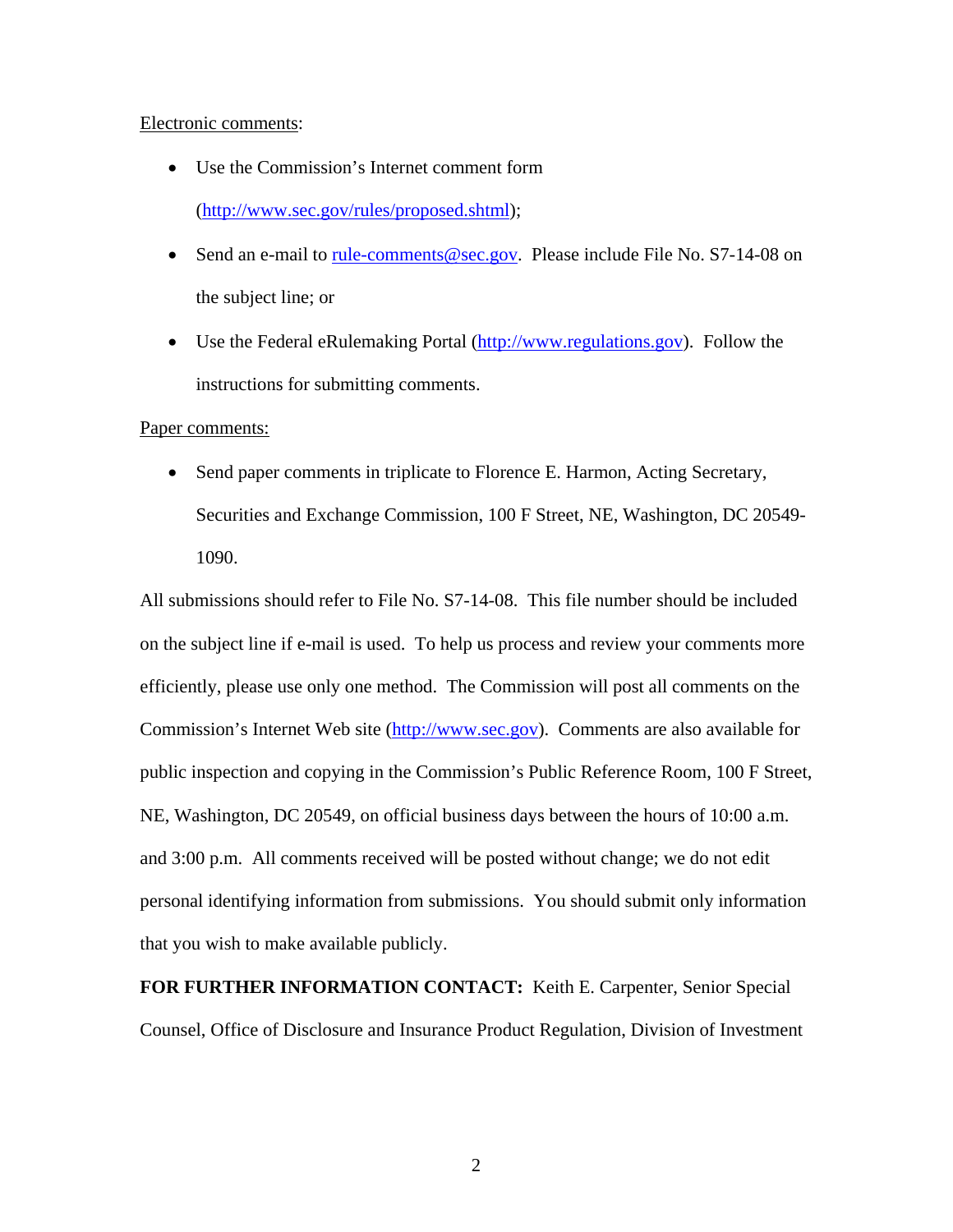Management, at (202) 551-6795, Securities and Exchange Commission, 100 F Street, NE, Washington, DC 20549-5720.

**SUPPLEMENTARY INFORMATION:** The Securities and Exchange Commission ("Commission") is reopening the period for public comment on a proposed rule that would define the terms "annuity contract" and "optional annuity contract" under the Securities Act of 1933. The proposed rule is intended to clarify the status under the federal securities laws of indexed annuities, under which payments to the purchaser are dependent on the performance of a securities index. The Commission is also reopening the period for public comment on a proposed rule that would, if adopted, exempt insurance companies from filing reports under the Securities Exchange Act of 1934 with respect to indexed annuities and other securities that are registered under the Securities Act, provided that the securities are regulated under state insurance law, the issuing insurance company and its financial condition are subject to supervision and examination by a state insurance regulator, and the securities are not publicly traded. The rules were proposed on June 25, 2008,<sup>1</sup> and the comment period initially closed on September 10, 2008.

The Commission has received numerous letters, including from state insurance commissioners, members of Congress, and others, requesting that the comment period be extended.<sup>2</sup> In general, these commenters indicated that an extension would help them

<sup>&</sup>lt;sup>1</sup> Indexed Annuities and Certain Other Insurance Contracts, Securities Act Release No. 8933 (June 25, 2008) [73 FR 37752 (July 1, 2008)].

<sup>&</sup>lt;sup>2</sup> Comments on the proposal are available at www.sec.gov/comments/s7-14-08/s71408.shtml.